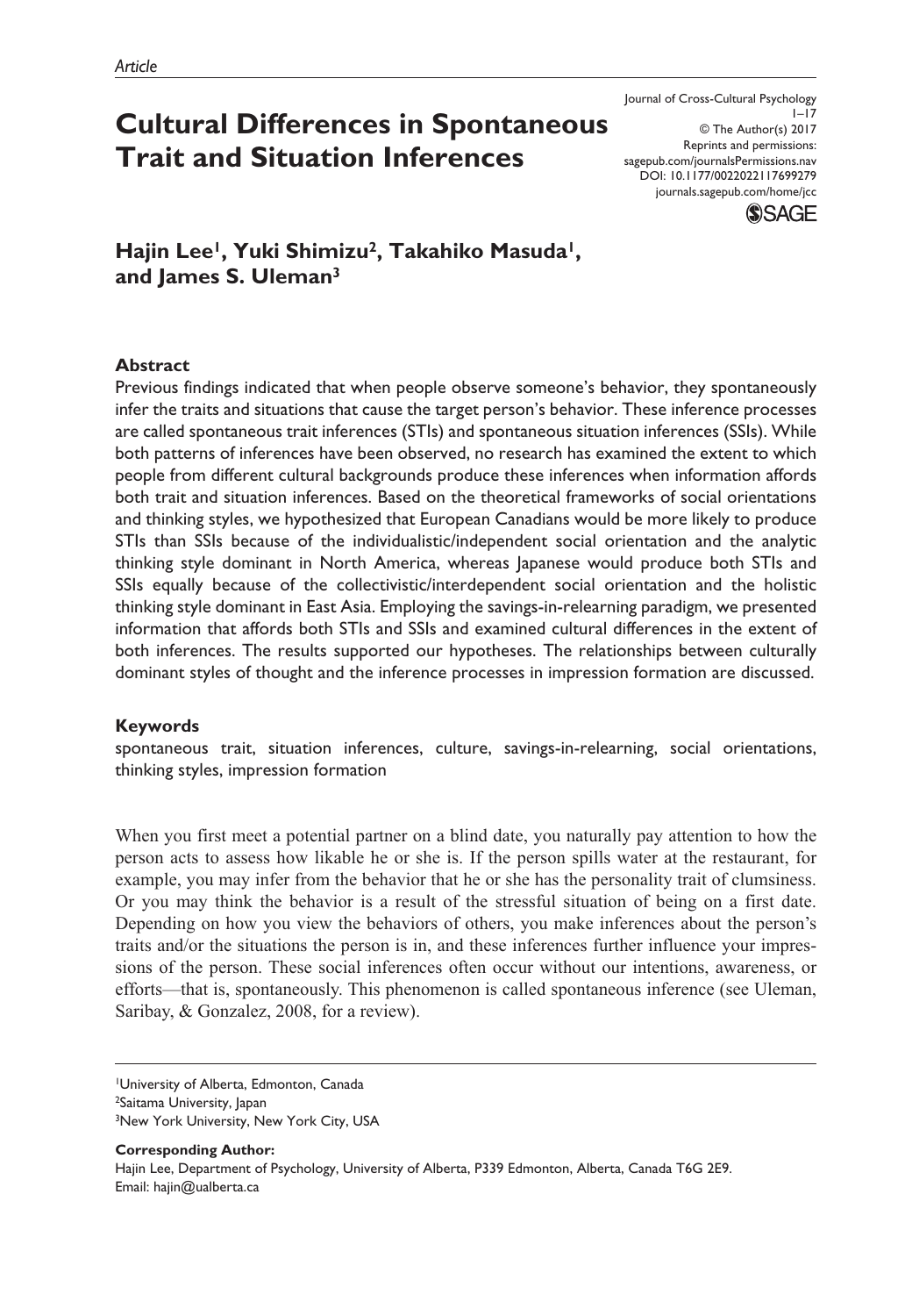While the occurrences of spontaneous inferences have been robust among Western populations, recent findings in cultural psychology have reported cultural variations in cognition, suggesting that the magnitude and types of spontaneous inference could differ across cultures. Based on the theoretical frameworks of individualistic/independent versus collective/interdependent social orientations (Kitayama, Duffy, & Uchida, 2007; Markus & Kitayama, 1991, 2010; Triandis, 1989, 1990; Varnum, Grossmann, Kitayama, & Nisbett, 2010) and analytic versus holistic thinking styles (Nisbett, 2003; Nisbett & Masuda, 2003; Nisbett & Miyamoto, 2005; Nisbett, Peng, Choi, & Norenzayan, 2001), we investigated to what extent trait and situation information are spontaneously inferred from behaviors among European Canadians and among Japanese. Our aim was to scrutinize how differences in worldviews produce differences in the allocation of cognitive resources to spontaneous trait versus situation inferences.

# **Spontaneous Trait Inferences (STIs) and Spontaneous Situation Inferences (SSIs)**

Over the past three decades, social psychologists have shown that when people observe someone's behavior, they form an impression of the target person not only explicitly (e.g., being aware of the goal of forming the impression, consciously processing related information about the person, and deliberately encoding the person's behavior) but also implicitly (i.e., spontaneously drawing inferences about the person's internal attributes, without being aware of doing so). This process has been investigated under the rubric of *spontaneous trait inferences* (Carlston & Skowronski, 1994; Uleman, Blader, & Todorov, 2005; Uleman, Newman, & Moskowitz, 1996; Uleman, Rim, Saribay, & Kressel, 2012; Winter & Uleman, 1984). Traits were not only spontaneously activated by the target person's specific behaviors (Newman & Uleman, 1993) but were also linked in participants' memory to the representation of the target person (Todorov & Uleman, 2002, 2003).

While the well-established STI process has been examined in relation to other social psychological phenomena such as causal attributions (Kressel & Uleman, 2015; Uleman, 2015) and the correspondence bias (e.g., Gilbert & Malone, 1995), other research has examined whether people make spontaneous inferences not only about properties of other people but also about properties of the situation a person is in (e.g., Ham & Vonk, 2003; Lupfer, Clark, & Hutcherson, 1990; Todd, Molden, Ham, & Vonk, 2011). This possibility has been investigated under the name of *spontaneous situation inference*.

Do STIs and SSIs co-occur? For example, upon hearing "she jumped over the fence with ease," do people spontaneously infer the target person's trait (e.g., "she is athletic") as well as a situation that led her to so behave (e.g., "the fence is low")? Various researchers have examined this possibility (see Uleman, 1999, for a review), and recent findings give credence to this idea (Ham & Vonk, 2003; Todd et al., 2011). For example, Ham and Vonk (2003, Study 2) instructed participants to form an impression of either the target agent or the situation before being presented with behavioral descriptions. The results indicated that, independent of the instruction of forming an impression of the agent or of the situation, which leads to intentional inferences, participants spontaneously inferred the properties of the noninstructed object (situation or agent). Thus, SSIs co-occurred with intentional trait inferences, and STIs co-occurred with intentional situation inferences. Ham and Vonk's Study 1 showed STI and SSI co-occurring in the same participants.

The findings of Todd and colleagues (2011) lend support to the above findings, demonstrating that when participants deliberately engaged in forming an impression, their inference became more consistent with the goal of the task. If they were asked to form an impression of the agent, they focused more on the trait information, whereas if they were asked to form an impression of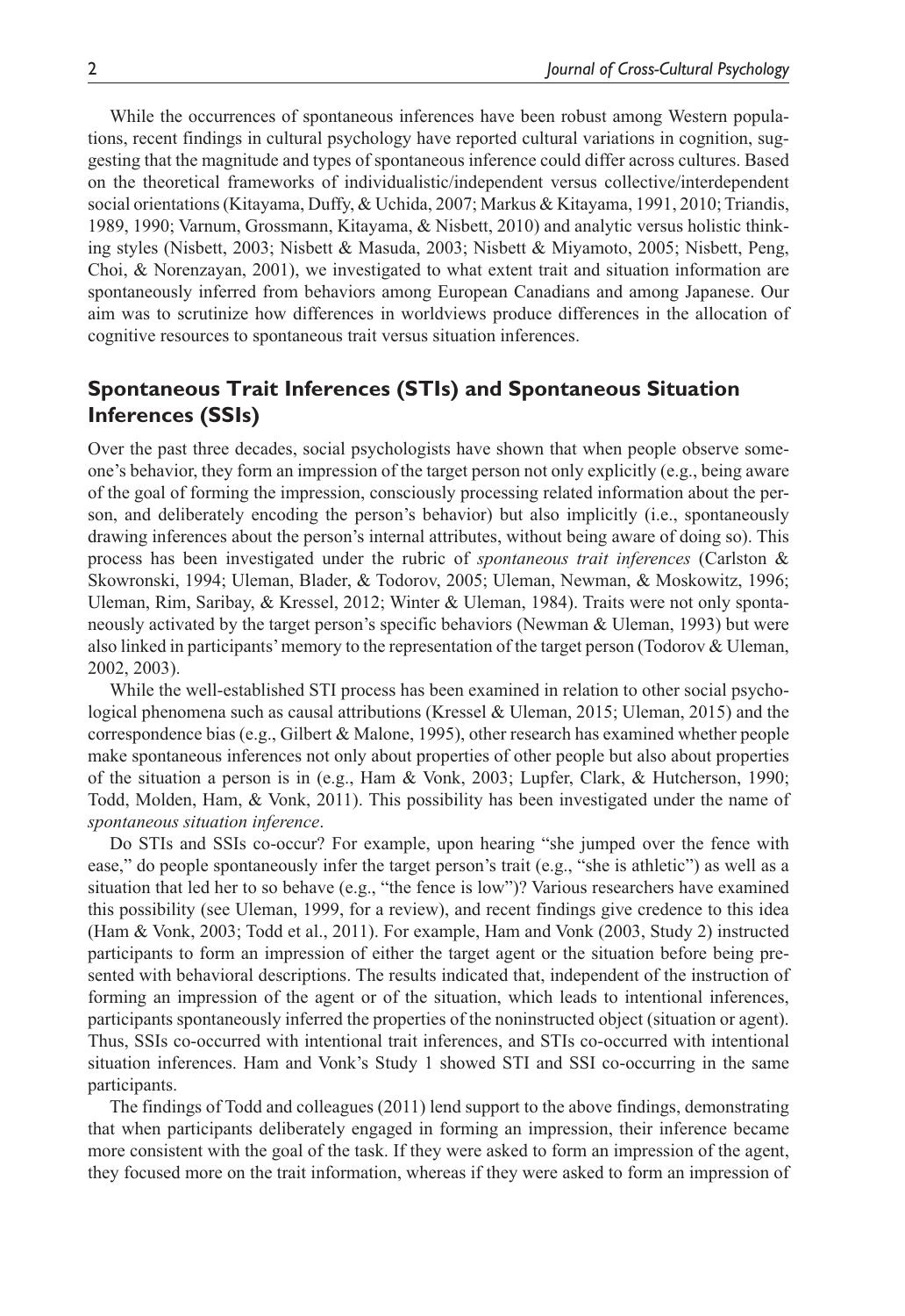the situation, they focused more on the situational information. However, when the goal of the task was not clearly indicated, participants showed both STIs and SSIs. These findings converge to demonstrate that both types of spontaneous inferences co-occur when people are presented with a target person's behavior in a given situation.

### **Culture and Spontaneous Inferences**

While social cognitive processes have been extensively investigated in social psychology, recent findings in cultural psychology suggest that there are substantial cultural variations in them. Notably, two major theoretical frameworks converge to advocate systematic cultural variations in social cognition between East Asian cultures (e.g., Chinese, Korean, and Japanese cultures) and Western cultures (e.g., North American and European cultures).

First, the social orientation theory maintains that the social orientations in Western cultures are independent, viewing the self as bounded and separate from social others, consisting of internal traits, whereas the social orientations in East Asian cultures are interdependent, viewing the self as interconnected and encompassing social relationships (Markus & Kitayama, 1991, 2010; Varnum et al., 2010). Similarly, Triandis (1989, 1990) maintained that people in Western cultures hold individualistic values, emphasizing individuals' personal goals, whereas people in East Asian cultures hold collectivistic values, emphasizing group goals. Empirical evidence suggests that people with high individualistic/independent orientations identify themselves based on their internal attributes, which are thought to be stable across situations, whereas people with high collectivistic/interdependent social orientations describe themselves in terms of their social roles and obligations to others, while being sensitive to contextual factors (e.g., Cousins, 1989; Kanagawa, Cross, & Markus, 2001).

In line with these empirical findings, STIs have also been examined in cross-cultural contexts (Lee, Shimizu, & Uleman, 2015; Na & Kitayama, 2011; Newman, 1993; Shimizu, 2012; Shimizu, Lee, & Uleman, 2017; Zárate, Uleman, & Voils, 2001). For example, Newman (1993) found STIs more frequently among Americans high in ideocentrism, an individual-level measure of individualism. Similarly, Zárate et al. (2001) found that STIs were more frequent among Anglos (individualists) than Chicanos (collectivists) in Texas. Na and Kitayama (2011) compared European Americans with Asian Americans on spontaneous trait activation and binding to the actor, using both behavioral and neurological methods. They demonstrated that individuals' performance on a lexical decision task showed that only European Americans spontaneously activated trait concepts. Furthermore, differences in event-related potential (ERP) responses pointed to cultural differences in trait binding. European Americans' ERPs showed detection of incongruities between the traits they spontaneously inferred about targets and subsequent antonyms describing the targets while Asian Americans did not. Similarly, Shimizu (2012) and Lee et al. (2015) demonstrated that STI is robust for both Japanese and Americans but occurs less frequently among Japanese than Americans. In sum, these findings converge to demonstrate that the magnitude of STI is generally stronger for North Americans than for East Asians.

Another framework in cultural psychology advocates systematic cultural variations in thinking styles which influence social cognition (Nisbett, 2003; Nisbett & Masuda, 2003; Nisbett & Miyamoto, 2005; Nisbett et al., 2001). Westerners dominantly hold an *analytic thinking style*, which relies on the processes of decontextualizing the target object from the context to explain the object's behavior (Nisbett et al., 2001). In contrast, East Asians dominantly hold a *holistic thinking style*, which involves attention to relationships between a target object and the context, and explains the object's behavior based on such relationships.

Empirical studies suggest that while Westerners devote more attention to focal objects than to the background, East Asians allocate their attention equally to both the focal objects and the background (e.g., Masuda & Nisbett, 2001, 2006; Masuda, Wang, Ishii, & Ito, 2012; Senzaki,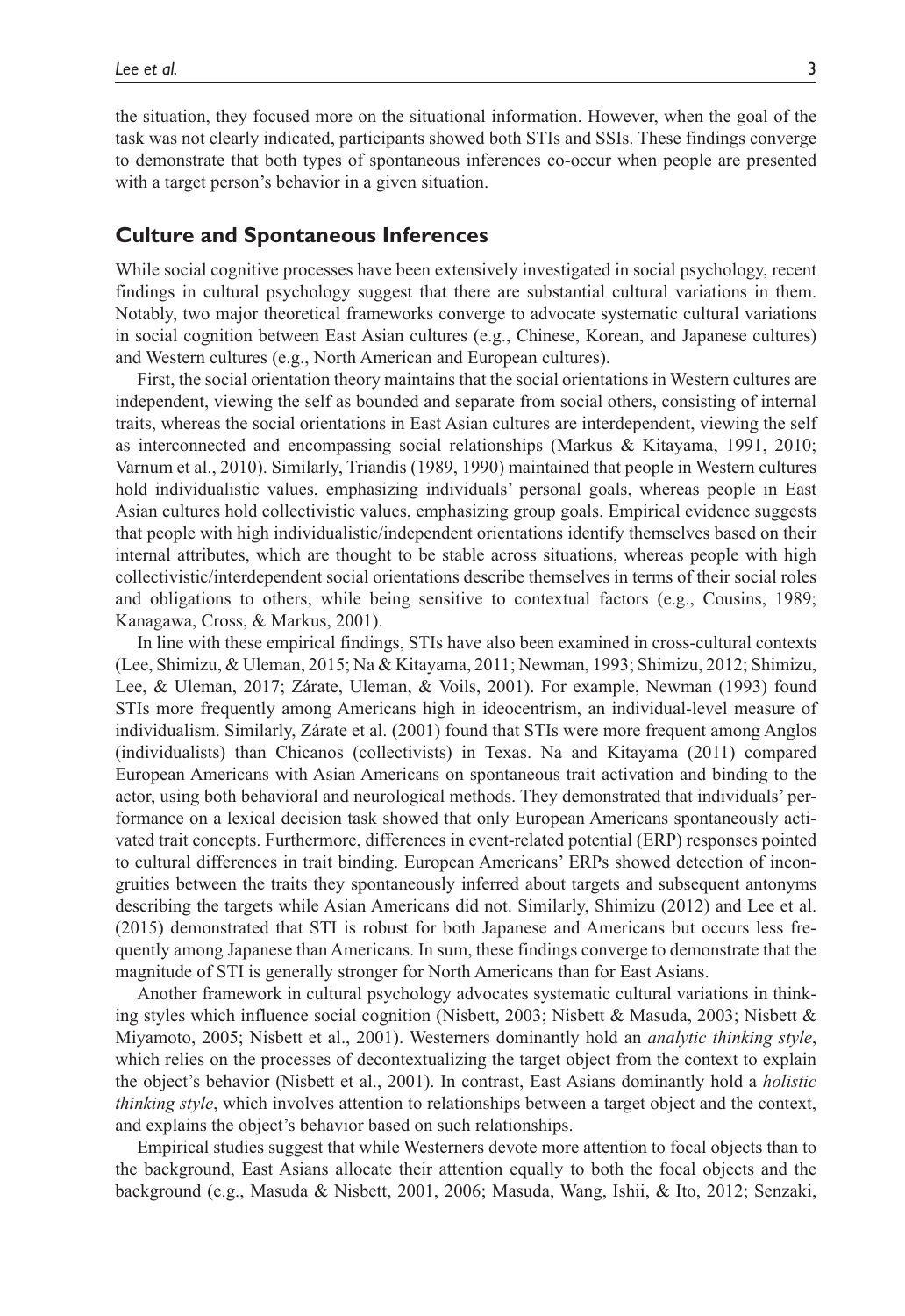Masuda, & Ishii, 2014; Senzaki, Masuda, Takada, & Okada, 2016). Recent neuroscientific findings also suggest that East Asians are more likely than their Western counterparts to be sensitive to incongruities between foreground and background information (Masuda, Russell, Chen, Hioki, & Caplan, 2014; Russell, Masuda, Hioki, & Singhal, 2015).

These culturally distinct systems of thought have also been demonstrated in the extent to which people *intentionally* infer traits from social behavior (e.g., Choi & Nisbett, 1998; Choi, Nisbett, & Norenzayan, 1999; Lieberman, Jarcho, & Obayashi, 2005; Masuda & Kitayama, 2004; Miyamoto & Kitayama, 2002; Norenzayan, Choi, & Nisbett, 2002). In these studies, both Westerners and East Asians inferred a correspondence between the target person's behavior and his or her personal characteristics. However, East Asians were more likely than their Western counterparts to be sensitive to the magnitude of the contextual factors. Thus, the East Asians' behavior–trait and/or behavior–attitude correspondence was attenuated, especially when the magnitude of the contextual constraints was apparently large.

If there are substantial cultural variations in thinking styles and associated social cognition, it is reasonable to assume that the magnitude and types of spontaneous inference should differ between North Americans and East Asians. Westerners, as holders of an *analytic thinking style*, would allocate their attention to a person who enacts a trait-implying behavior more than to the situation which induces their behavior. Therefore, they are higher in STI than in SSI. In contrast, East Asians, as holders of a *holistic thinking style*, would allocate their attention both to a person's trait-implying behavior and to the situation which induces their behavior. Therefore, their level of STI does not differ significantly from that of SSI.

# **Hypotheses**

Considering the cultural differences in social orientations, thinking styles, and associated social cognitive processes, it is important to examine whether there are cultural variations in the magnitude of STIs and SSIs when the experimental manipulation leads participants to simultaneously make both types of inferences (Ham & Vonk, 2003; Todd et al., 2011). However, no research has investigated the magnitude of STIs and SSIs simultaneously in a cross-cultural context. In this article, we investigate whether STIs and SSIs occur for both North Americans and East Asians, and to what extent spontaneous trait and situation inferences occur for participants in the respective cultures.

Based on previous findings, we hypothesized that both spontaneous trait and situation inferences would co-occur among European Canadians as well as Japanese. However, based on crosscultural findings regarding differences in thinking styles (e.g., Nisbett et al., 2001), and findings showing more STIs among North Americans compared with East Asians (Lee et al., 2015; Na & Kitayama, 2011; Shimizu, 2012; Shimizu et al., 2017), we expected that in addition to the culturally universal patterns of spontaneous inferences there would be systematic cultural variations in the magnitude of the two types of spontaneous inferences. More specifically, based on these existing cultural theoretical frameworks (i.e., individualistic/independent vs. collectivistic/interdependent social orientations, and analytic vs. holistic thinking styles), we investigated the extent to which trait and situation inferences occur spontaneously from situated behaviors among European Canadians and among Japanese. We expected that European Canadians, who are independent (individualistic) and analytic, would tend to focus on the internal attributes of a person (i.e., traits) by decontextualizing the person from the context. Therefore, European Canadians would be more likely to make STIs than SSIs. On the contrary, Japanese, who are interdependent (collectivistic) and holistic, would tend to focus on the relations between persons and contexts by incorporating the person embedded in the context. Therefore, Japanese would make spontaneous trait and situation inferences equally.

A variety of experimental paradigms for measuring the occurrence of spontaneous inferences is available (for a review, see Uleman et al., 2012). We applied a savings-in-relearning paradigm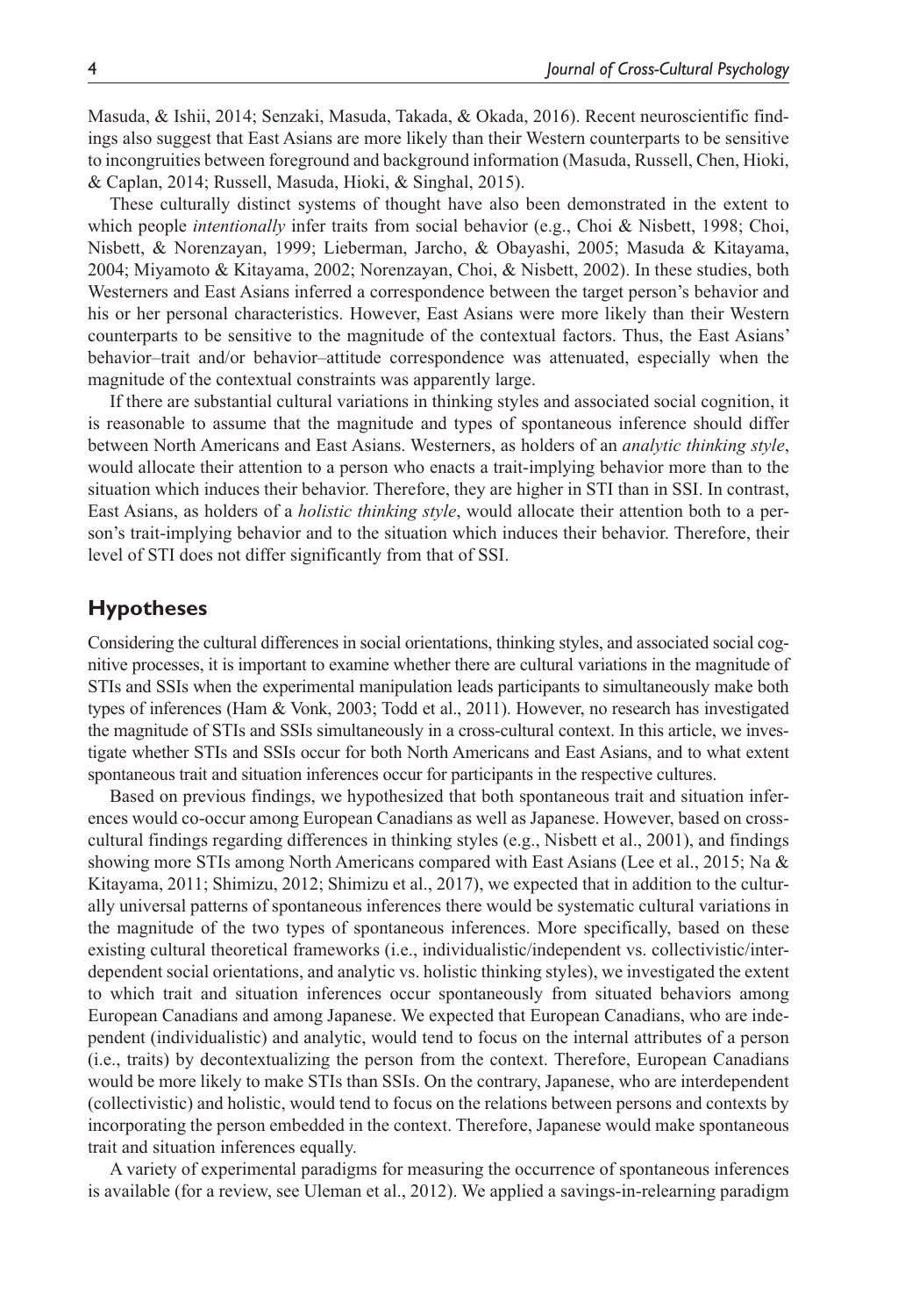(Carlston & Skowronski, 1994; Carlston, Skowronski, & Sparks, 1995), which taps implicit memory through an explicit memory task. This paradigm has the important advantage of detecting not only the activation of concepts (i.e., trait or situation) from a prior exposure but also the implicit association between the inferred concepts and the target persons in memory. It also includes cognitive processes that differ by culture (Masuda et al., 2014). In the savings-inrelearning paradigm, participants are first exposed to images of faces paired with behavioral descriptions that imply traits and situations. They are then asked to memorize pairs of faces and words without any reference to their prior experience. Paired-associates learning of the same words they may have previously inferred from the behavioral descriptions will then be easier than learning novel words because the first exposure produced initial learning, resulting in a *savings effect* through relearning in the second memorization. Thus, the difference in participants' subsequent paired-associates recall of the inferred words and novel words provides the estimate of spontaneous trait and situation inferences, respectively.

# **Method**

#### *Participants*

We recruited 132 European Canadian undergraduate students ( $M_{\text{age}} = 19.17$ , range = 17-24 years) from the subject pool at the University of Alberta in Canada, and 124 Japanese undergraduates  $(M<sub>age</sub> = 19.80$ , range = 18-25 years) from an introductory psychology class at Saitama University in Japan. The Canadian participants received course credit for their participation and the Japanese participants received a small honorarium for their participation. Instructions in all tasks were presented in participants' native languages (i.e., English for the European Canadians and Japanese for the Japanese). The experiment materials were originally created in English, translated into Japanese, and back-translated into English to verify the equivalence of the contents (Brislin, 1970).

#### *Stimuli*

*Behavioral descriptions and photographs.* To select equivalent stimuli for the cultures, we pretested 73 pairs of behavioral descriptions and photographs with European Americans at New York University and Japanese participants at Saitama University. For the pretest, we recruited 37 European American participants ( $M_{\text{age}} = 19.46$ , range = 18-22 years) and 20 Japanese participants  $(M<sub>age</sub> = 18.67, range = 18-21 years)$ . The behavioral descriptions were adapted from those used by Ham and Vonk (2003) and Uleman (2017). We presented each behavioral description, with a photograph of a person and the situation the person was thinking about, and participants were asked to write down two possible inferences about the dispositional traits of the person and two possible inferences about the situation. The pretest participants were also asked to rate the desirability of the person's behavior according to social norms, using a 9-point scale. Because people in Japan are ethnically less diverse than North Americans (e.g., Kumagai, 1996) and have fewer cross-racial experiences, previous studies of spontaneous inference used ethnically diverse stimuli for North Americans and ethnically homogeneous stimuli (Asians) for Japanese (e.g., Lee et al., 2015; Shimizu et al., 2017). In this study, we applied the same design as used in these previous works: European Americans viewed faces of various races and Japanese participants viewed only Asian faces. The same 40 situations were used across cultures.

From the results of a pretest, we selected the 40 behavioral descriptions that had the highest consensus for both the trait and situation inferences. The consensus rate among the European American pretest participants was 65% for the 40 implied trait words and 42% for the 40 implied situation words. The consensus rate among the Japanese participants was 70% for the 40 implied trait words and 63% for the 40 implied situation words. We then created two sets of stimuli (sets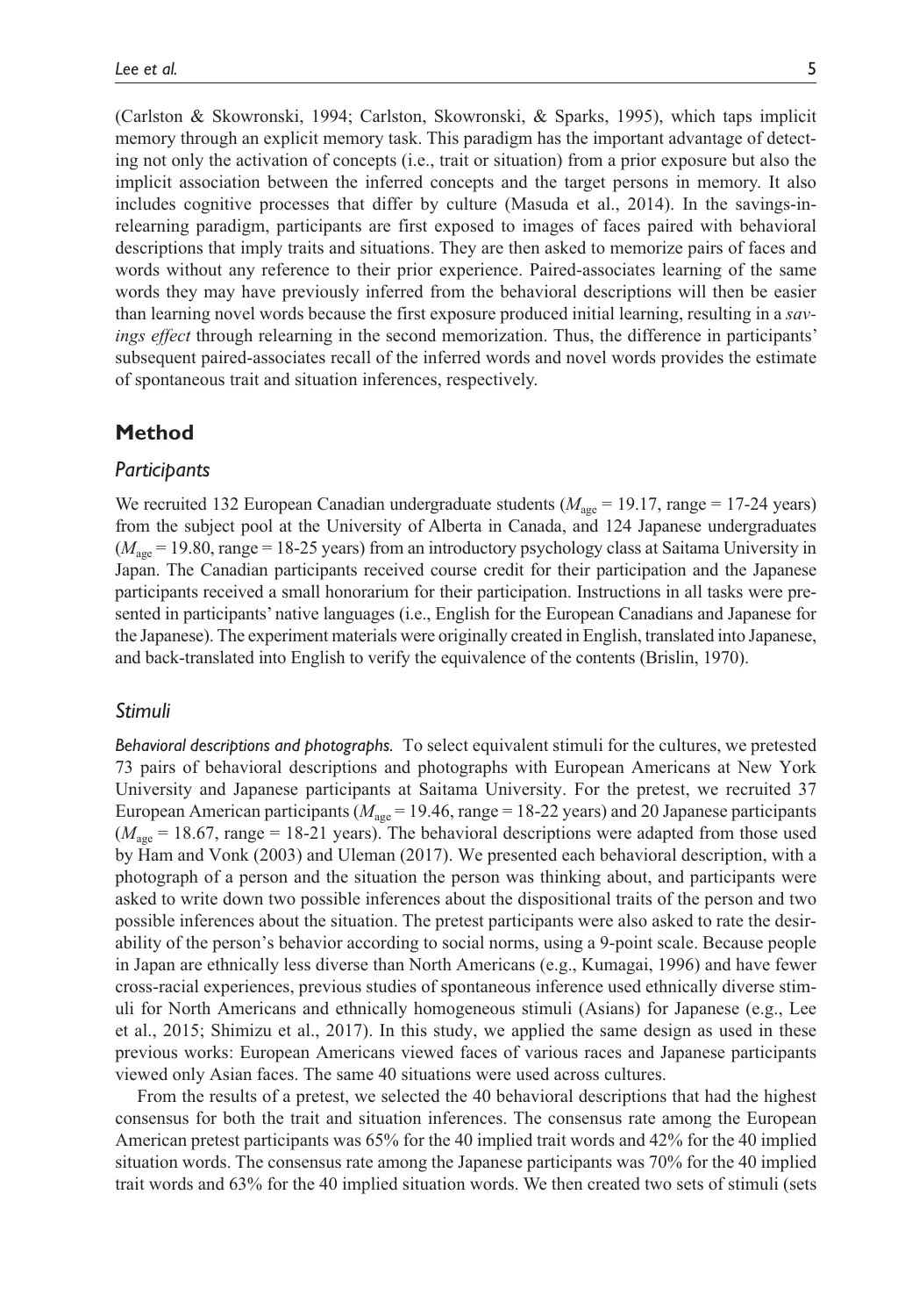A and B) for the exposure task. Set A contained half of the 40 pretested behavioral descriptions. Set B contained the other half of the behavioral descriptions. Set A and Set B also contained 20 control descriptions; the control descriptions were the same for both sets. The 20 control descriptions were adapted from a previous study (Uleman, Hon, Roman, & Moskowitz, 1996), which found low consensus rates for their trait implications. In addition, based on the findings of Higgins and Bargh (1987), which indicated that the desirability of the trait words influences participants' evaluations of the person, we matched the social desirability ratings between the two cultures when we selected the behavioral descriptions to be used in the study. We used all of these words in the learning task of the experiment (see Table 1 for the behavioral descriptions and the implied trait and situation words).

# *Procedure*

Participants were escorted to a classroom when they arrived at the site, and filled in a consent form before the session. To measure the occurrence of spontaneous trait and situation inferences, we adopted the savings-in-relearning paradigm (Carlston & Skowronski, 1994; Carlston et al., 1995). This implicit memory paradigm allows researchers to detect the association between the person and the trait (i.e., STIs) and the association between the person and the property of a situation (i.e., SSIs) in memory. Thus, the experiment comprised a sequence of five tasks including three main tasks and two filler tasks, and participants engaged in the tasks in the following order: (a) the exposure task, (b) the first filler task  $(\sim 10 \text{ min long})$ , (c) the learning task, (d) the second filler task  $(\sim 5 \text{ min long})$ , and (e) the cued-recall task (see Figure 1).

*Exposure task.* Participants were randomly assigned to either Set A or Set B stimuli. The stimuli were projected at the front of the classroom. Before beginning, we asked participants to carefully look at each pair of photographs and behavioral descriptions that were going to be shown. The participants were randomly exposed to 40 photograph–behavior pairs: 20 trait- and situationimplying behavioral descriptions (e.g., "She jumped over the fence with ease," implying either a trait—that she is athletic—or a situation—that the fence is low) and 20 control descriptions (e.g., "She couldn't get a chance to greet her new neighbor"). Each behavioral description was displayed beneath a photo with two elements, a person and a situation. Each photograph–behavior pair was presented for 8 s.

*Learning task.* After a 10-min filler task, participants were asked to memorize 40 pairs of a photograph and a word (a property of either the person or the situation). The 40 face–word pairs were of four types: (a) 10 faces from the trait- and situation-implying descriptions, matched with the implied trait words (trait match trials); (b) 10 faces from the trait- and situation-implying descriptions, matched with the implied situation words (situation match trials); (c) 10 faces from the control descriptions, mismatched with novel trait words (trait mismatch trials); and (d) 10 faces from the control descriptions, mismatched with novel situation words (situation mismatch trials). Each pair was displayed for 5 s. In this task, participants would relearn 10 trait and 10 situation words if they had spontaneously inferred those words in the previous exposure task.

*Cued-recall task.* After a 5-min filler task, participants were asked to recall words that had been paired with photographs in the learning task. Words were cued with photos from the learning task. We expected that participants would have better word memory for the photographs they had seen in the trait match and situation match trials in the learning task, compared with those in the trait mismatch and situation mismatch trials. To measure the occurrence of STIs, we subtracted the mean number of recalled words in the mismatch trait trials from the mean number of recalled words in the match trait trials. Likewise, to measure the SSIs, we subtracted the mean number of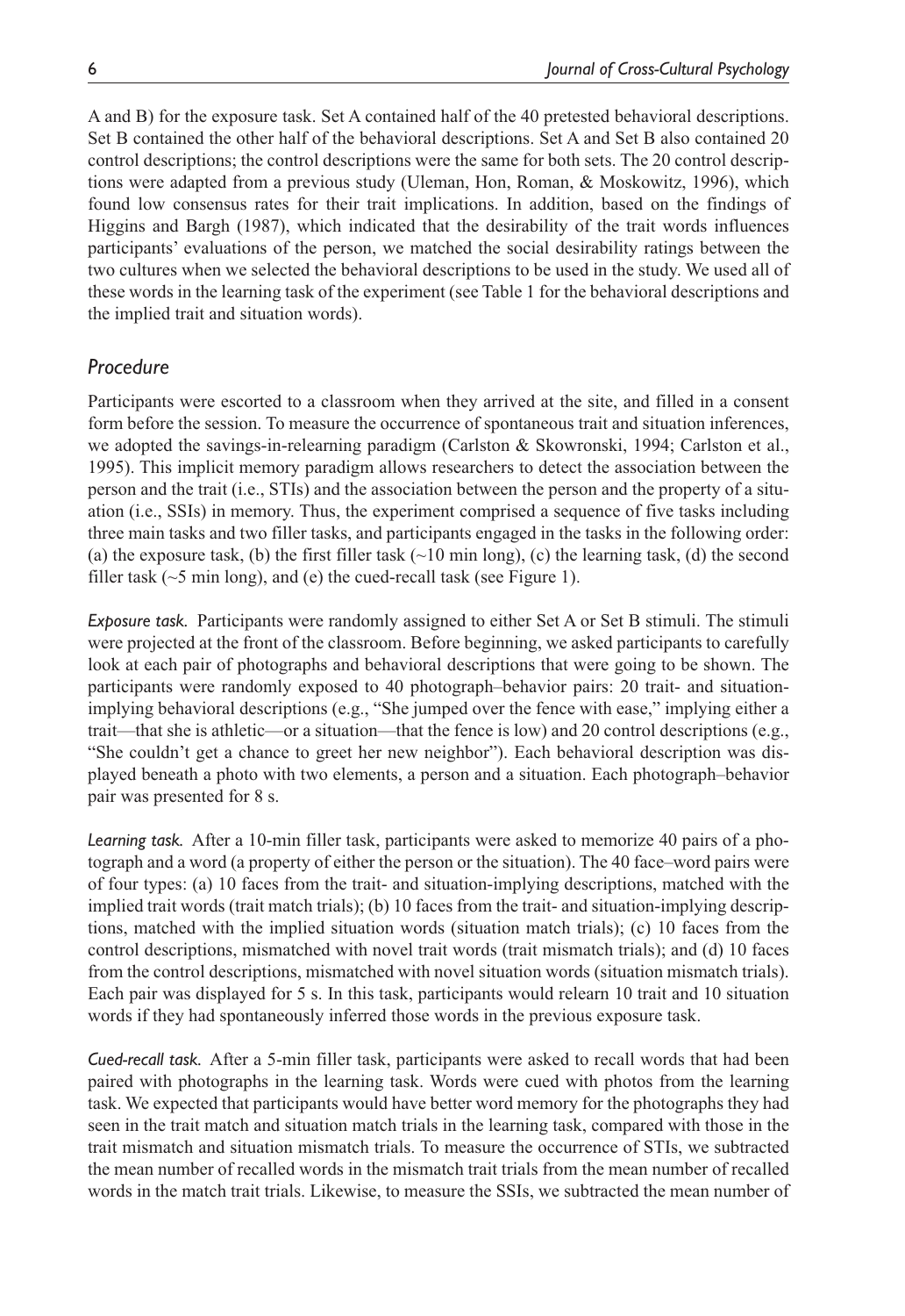| Туре                                                                   | Behavioral description                                                                  | Trait           | Property of situation |
|------------------------------------------------------------------------|-----------------------------------------------------------------------------------------|-----------------|-----------------------|
| Set A of stimuli (20 trait-<br>and situation-implying<br>descriptions) | He returned his library book on<br>the way to class.                                    | Responsible     | Convenient            |
|                                                                        | He accidently dropped the fish he<br>had just caught.                                   | Clumsy          | Slippery              |
|                                                                        | She couldn't afford to buy the top<br>cut of beef.                                      | Poor            | <b>Expensive</b>      |
|                                                                        | He laid on his new couch at home<br>for 2 days.                                         | Lazy            | Comfortable           |
|                                                                        | She did not feel like moving the<br>desk.                                               | Lazy            | Heavy                 |
|                                                                        | She failed the quiz even though<br>she studied a lot.                                   | Stupid          | Difficult             |
|                                                                        | His hands began trembling when<br>he rose to address the audience<br>in the conference. | Nervous         | Crowded               |
|                                                                        | He bought his sister a warm<br>overcoat.                                                | Caring          | Cold                  |
|                                                                        | He tried for half an hour to turn<br>on the computer.                                   | Unskilled       | Broken                |
|                                                                        | She jumped over the fence with<br>ease.                                                 | Athletic        | Low                   |
|                                                                        | She played the song after hearing<br>it just once.                                      | Talented        | Easy                  |
|                                                                        | He did not study at all for the<br>final term exam.                                     | Irresponsible   | Easy                  |
|                                                                        | She often chatted with her<br>classmates during the lecture.                            | Rude            | <b>Boring</b>         |
|                                                                        | She completed the task while<br>wearing a blindfold.                                    | Skilled         | Simple                |
|                                                                        | She complimented the chef on<br>his food.                                               | Nice            | Tasty                 |
|                                                                        | She cried a lot while watching the<br>play.                                             | Emotional       | Moving                |
|                                                                        | He studied 8 hours a day for his<br>Philosophy courses.                                 | <b>Studious</b> | Difficult             |
|                                                                        | He left the cinema grinning from<br>ear to ear.                                         | Happy           | Funny                 |
|                                                                        | He shouted at the referee during<br>the game.                                           | Angry           | Unfair                |
|                                                                        | She asked a dozen questions<br>during the lecture about World<br>War II.                | Curious         | Interesting           |
| Set B of stimuli (20 trait-<br>and situation-implying<br>descriptions) | She could not answer the<br>teacher's questions in her<br>presentation.                 | Unprepared      | Hard                  |
|                                                                        | He wept when the band played<br>Barbara's Song.                                         | Emotional       | Touching              |
|                                                                        | She gave her friend a sweater<br>when he sneezed twice.                                 | Kind            | Cold                  |

**Table 1.** Forty Trait- and Situation-Implying Behavior Sentences and 20 Control Sentences.

*(continued)*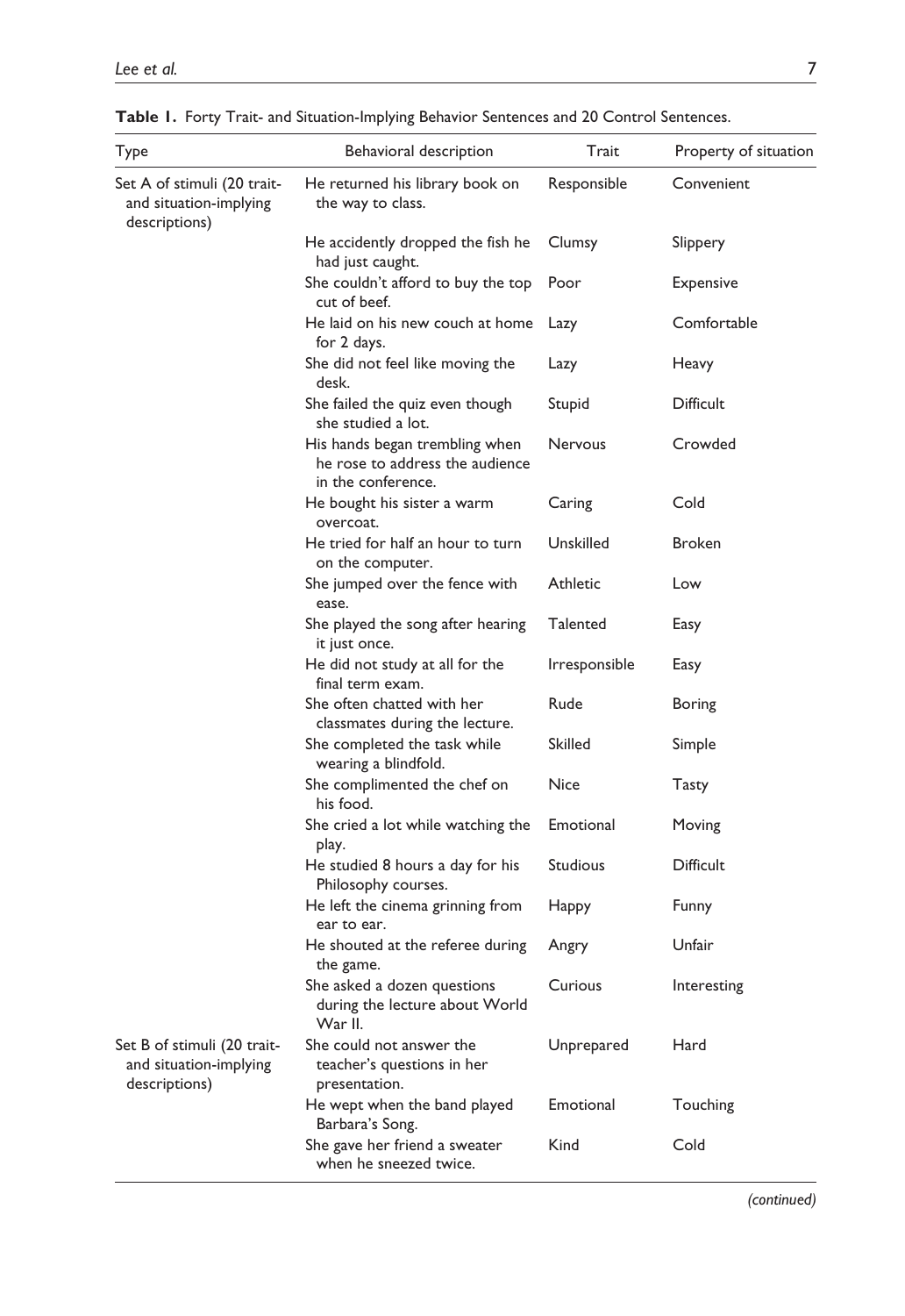# **Table 1. (continued)**

| Type                      | Behavioral description                                                        | Trait           | Property of situation |
|---------------------------|-------------------------------------------------------------------------------|-----------------|-----------------------|
|                           | He thought he was the best<br>pianist in the class.                           | Overconfident   | Unskilled             |
|                           | He did not give his autograph to<br>everyone waiting in line.                 | Busy            | Long                  |
|                           | She couldn't find her purse when<br>she returned home.                        | Forgetful       | Stolen                |
|                           | She saved her weekly allowance<br>to go to the concert.                       | <b>Thrifty</b>  | Worthwhile            |
|                           | He bought the most expensive<br>ring that the store had.                      | Rich            | Proposing             |
|                           | On his way to class, he walked<br>right past his sobbing friend.              | Inconsiderate   | Busy                  |
|                           | She picked out the best brownies<br>for herself before the guests<br>arrived. | Greedy          | Delicious             |
|                           | Her hands shook when she gave<br>her speech to the class.                     | Nervous         | Crowded               |
|                           | He could not lift the garage door.                                            | Weak            | Heavy                 |
|                           | He got lost in the hallway of his<br>new school.                              | Disoriented     | Confusing             |
|                           | He covered his ears when the girl<br>sang.                                    | Rude            | Bad                   |
|                           | He skipped his statistics class last<br>Wednesday.                            | Lazy            | <b>Boring</b>         |
|                           | He beat his previous SAT score<br>by 100 points when he retook<br>it.         | <b>Studious</b> | Easy                  |
|                           | She fell while dancing on the<br>freshly polished floor.                      | Clumsy          | Slippery              |
|                           | She could not stick to her diet for<br>the week.                              | Weak-willed     | Strict                |
|                           | She could not solve the puzzle.                                               | Stupid          | Complex               |
|                           | He ran a red light while driving<br>over the speed limit.                     | <b>Reckless</b> | Rushed                |
| Control (20 descriptions) | She turned off the local talk show<br>about a distant toxic waste<br>dump.    |                 |                       |
|                           | She couldn't get a chance to greet<br>her new neighbor.                       |                 |                       |
|                           | He leaned the desk back on two<br>of its feet.                                |                 |                       |
|                           | She thought they would like her<br>new haircut.                               |                 |                       |
|                           | She put out the best chocolates<br>before the guests arrived.                 |                 |                       |
|                           | He enjoyed watching varsity<br>basketball tryouts for 4 years in<br>a row.    |                 |                       |
|                           | He didn't win first place in the<br>citywide high school science fair.        |                 |                       |

*(continued)*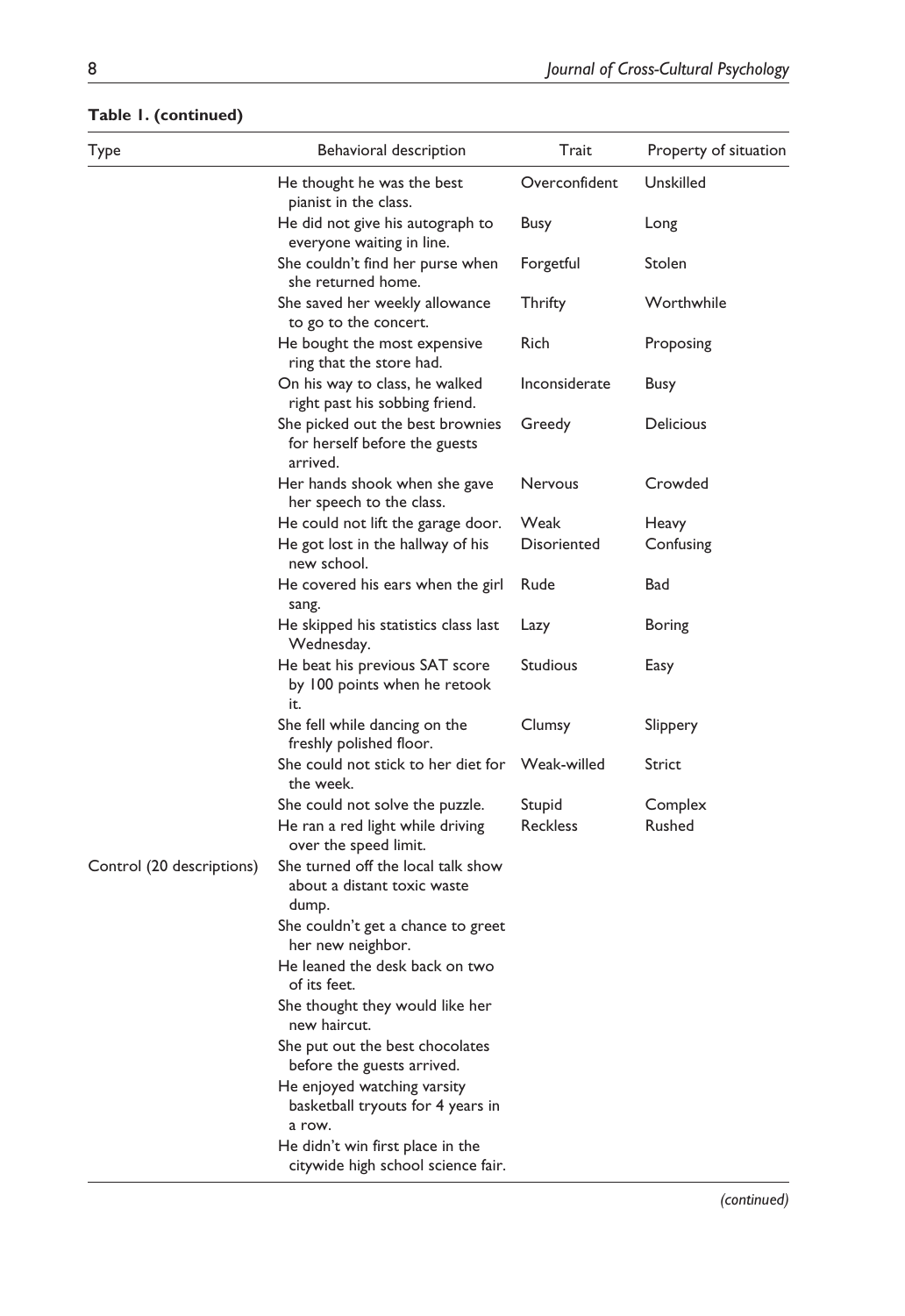#### **Table 1. (continued)**

| Type | Behavioral description                                                                                                                        | Trait | Property of situation |
|------|-----------------------------------------------------------------------------------------------------------------------------------------------|-------|-----------------------|
|      | He couldn't hold a full-time job<br>while being a full-time student.<br>It took 15 minutes to find a place<br>for his car in the parking lot. |       |                       |
|      | She thought he didn't deserve<br>their award and praise.                                                                                      |       |                       |
|      | Everyone started off before<br>checking their seat belts.                                                                                     |       |                       |
|      | He drove to the only newsstand,<br>20 blocks away.                                                                                            |       |                       |
|      | She hoped that they knew that<br>their new glasses looked funny.                                                                              |       |                       |
|      | She asked where the stars go<br>shopping.                                                                                                     |       |                       |
|      | He and his girlfriend were light on<br>their feet during the foxtrot.                                                                         |       |                       |
|      | She returned to where she lost<br>her own wallet with all her<br>money in it.                                                                 |       |                       |
|      | He screamed for the others to<br>help find the phone.                                                                                         |       |                       |
|      | After 20 minutes at the shore, he<br>suddenly remembered he hadn't<br>finished his paper.                                                     |       |                       |
|      | He walked up one flight to take<br>the elevator.                                                                                              |       |                       |
|      | She liked movies more than<br>parties.                                                                                                        |       |                       |

recalled words in the mismatch situation trials from the mean number of recalled words in the match situation trials.

*Filler tasks.* To reduce the participants' ability to recall the descriptions or the cue words from their short-term memory, we included two filler tasks between the main tasks. In the first filler task, two statements were presented on the screen, and participants were asked to judge which of the two statements left them with a stronger impression. The second filler task was an anagram task, in which they were asked to unscramble letters (e.g., TEORFS) to form words (e.g., FOR-EST). After completing all the tasks, participants filled out a short questionnaire about the procedure, and then were thanked and debriefed.

# **Results**

To examine how culture affects different types of inferences, the STI and SSI scores were submitted to a 2 (Culture: European Canadian vs. Japanese)  $\times$  2 (Inference: STI vs. SSI) mixeddesign ANOVA, in which culture served as the between-subjects factor and type of inference served as the within-subjects factor.<sup>1</sup> We did not find any main effects of culture or inference: culture,  $F < 1$ , *ns*; inference,  $F(1, 254) = 1.93$ ,  $p = .17$ . Most importantly, the two-way interaction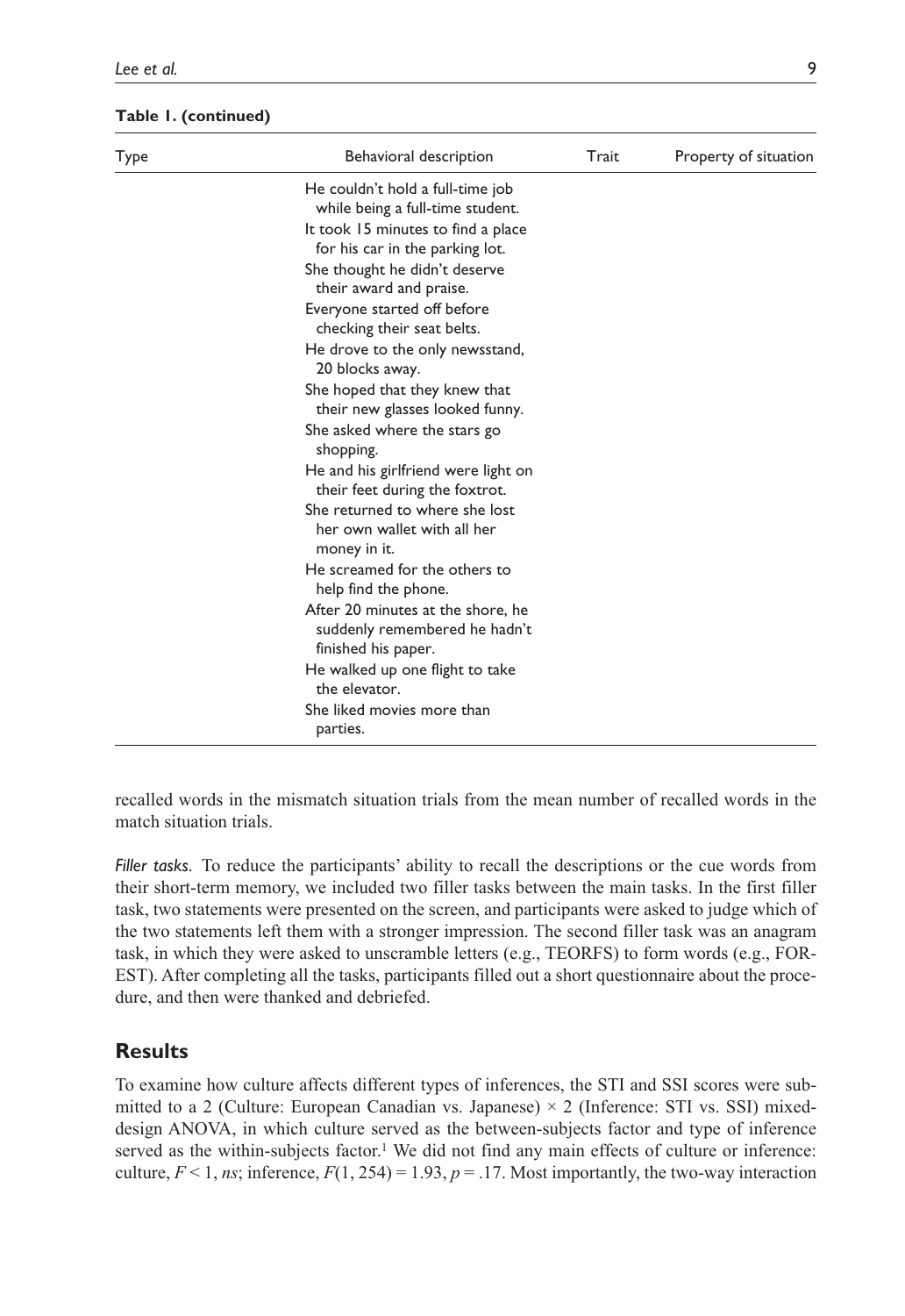

**Figure 1.** The sequence of tasks in the savings-in-relearning paradigm.



**Figure 2.** Difference scores between the mean number of recalled words in the match trials and the mean number of recalled words in the mismatch trials during the recall task in two cultures. Error bars represent standard errors.

was significant,  $F(1, 254) = 4.26$ ,  $p = .04$ ,  $\eta_p^2 = .02$  (see Figure 2). Simple effect analyses revealed that spontaneous trait and situation inferences occurred for both cultural groups: the occurrence of STIs,  $t(255) = 7.84$ ,  $p < .001$ , Cohen's  $d = .43$ ; and the occurrence of SSIs,  $t(255)$ = 6.34, *p* < .001, Cohen's *d* = .34. European Canadians made STIs, *t*(131) = 6.94, *p* < .001, Cohen's  $d = 0.52$ , as well as SSIs,  $t(131) = 3.79$ ,  $p = 0.001$ , Cohen's  $d = 0.26$ . Similarly, spontaneous inferences among Japanese participants occurred for both trait words,  $t(123) = 4.14$ ,  $p = <.001$ , Cohen's  $d = .41$ , and situation words,  $t(123) = 5.25$ ,  $p < .001$ , Cohen's  $d = .55$ . Consistent with previous studies (Lee et al., 2015; Na & Kitayama, 2011; Shimizu et al., 2017), we found a cultural difference in the extent to which STIs occurred among European Canadian participants compared with Japanese,  $F(1, 254) = 3.80$ ,  $p = .05$ ,  $\eta_p^2 = .02$ . However, there was no cultural difference in the occurrence of SSIs, *F* < 1.

To further explore relations between spontaneous trait and situation inferences in each culture, we compared STIs with SSIs within the respective cultures. The results indicated that European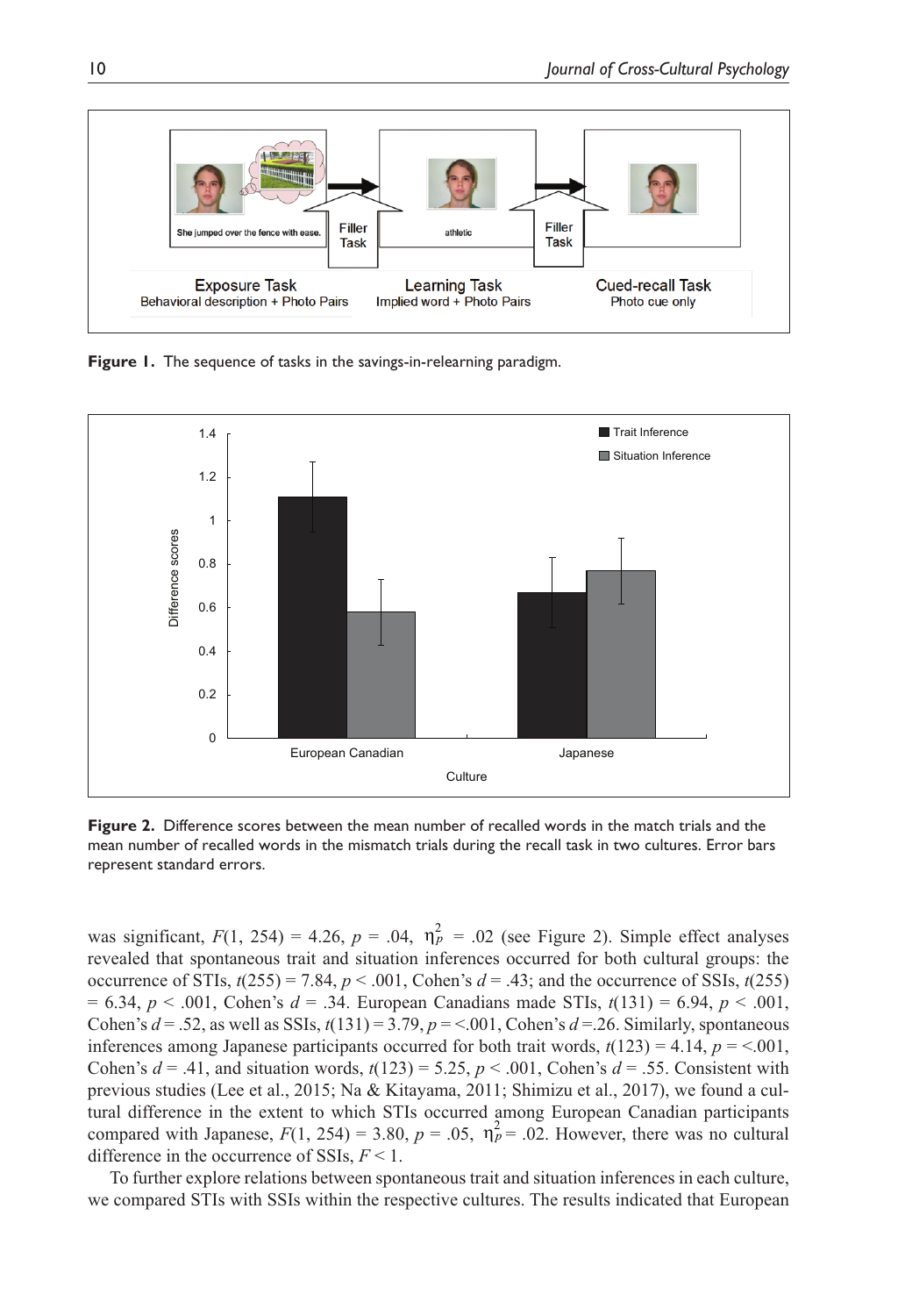Canadians made more STIs ( $M = 1.11$ ,  $SD = 1.84$ ) than SSIs ( $M = 0.58$ ,  $SD = 1.74$ ),  $t(131) = 2.41$ ,  $p = .02$ , Cohen's  $d = .30$ . In contrast, the occurrences of STIs ( $M = 0.67$ ,  $SD = 1.80$ ) and SSIs ( $M$  $= 0.77$ , *SD* = 1.64) were equivalent among Japanese,  $t(123) = -0.48$ , *ns*, with SSIs slightly more prominent than STIs. Also, there was no correlation between STIs and SSIs in either culture. Consistent with Todd et al.'s (2011) assertion, the results suggest that these inferences occurred independently from each other; among European Canadians,  $r = -0.02$ ,  $p = 0.82$ ; and among Japanese,  $r = 0.02$ ,  $p = 0.82$ . That is, each inference neither facilitated nor inhibited the other.

# **Discussion**

These findings confirm our hypotheses. First, as expected, both STIs and SSIs occurred among European Canadian and Japanese participants. Second, in addition to the commonality of spontaneous inference across cultures, there were systematic cultural variations in the magnitude of each spontaneous inference. Whereas European Canadians made more STIs than SSIs, Japanese participants made these inferences equally, suggesting that culture affects the extent to which people spontaneously infer trait and situation information from others' behaviors.

To date, many researchers have found cultural influence in the automaticity of inferring trait information from other people's behaviors (Lee et al., 2015; Na & Kitayama, 2011; Shimizu et al., 2017). However, they have not looked at how culture affects the spontaneity of inferring situation information from those behaviors. Although this study cannot suggest how trait and situation information interacts, it clearly indicates that both forms of information are available to different cultural groups in the initial stage of impression formation. Importantly, the degree of accessibility for each type of information differs depending on individuals' cultural context, reflecting how their cognition has been shaped.

Consistent with previous cross-cultural research on different social orientations and thinking styles across Western and East Asian cultures (e.g., Markus & Kitayama, 1991, 2010; Nisbett et al., 2001; Varnum et al., 2010), the patterns of spontaneous inferences in the two cultures corresponded to the existing theoretical frameworks' understanding. Apparently, European Canadians, as independent-oriented and analytic thinkers, tended to focus more on the inner characteristics (such as traits) of persons by decontextualizing the persons from their contexts, and this tendency made them more likely to infer STIs than SSIs. In contrast, Japanese, as interdependent-oriented and holistic thinkers, tended to focus both on persons and contexts by perceiving persons in relation with others and embedded in their contexts, and this tendency led them to make spontaneous trait and situation inferences from behaviors to an equal degree.

#### *Implications*

This study has three major implications. First, the findings provide clear evidence of cultural variations in the degree of spontaneous trait and situational inferences. This is the first study to show cultural variations in two different simultaneous spontaneous inferences. It is also the first to use the savings-in-relearning paradigm (Carlston & Skowronski, 1994; Carlston et al., 1995) to detect cultural differences. Thus, both the savings-in-relearning and the false recognition paradigm (Todorov & Uleman, 2002, 2003) are promising methods for cross-cultural studies of spontaneous inferences. Furthermore, spontaneous inferences occur in multiple cultures.

Second, this study adds spontaneous inferences to the list of basic perceptual and cognitive processes that show cultural variations (Imai & Masuda, 2013; Masuda, Ishii, & Kimura, 2016; Nisbett, 2003; Nisbett & Masuda, 2003; Nisbett & Miyamoto, 2005; Nisbett et al., 2001; Senzaki et al., 2014). It thus adds to the generality of the holistic/analytic framework for understanding cultural differences. Inferences are ubiquitous and central to human cognition. Because spontaneous inferences occur outside of awareness, they are basic in not being consciously monitored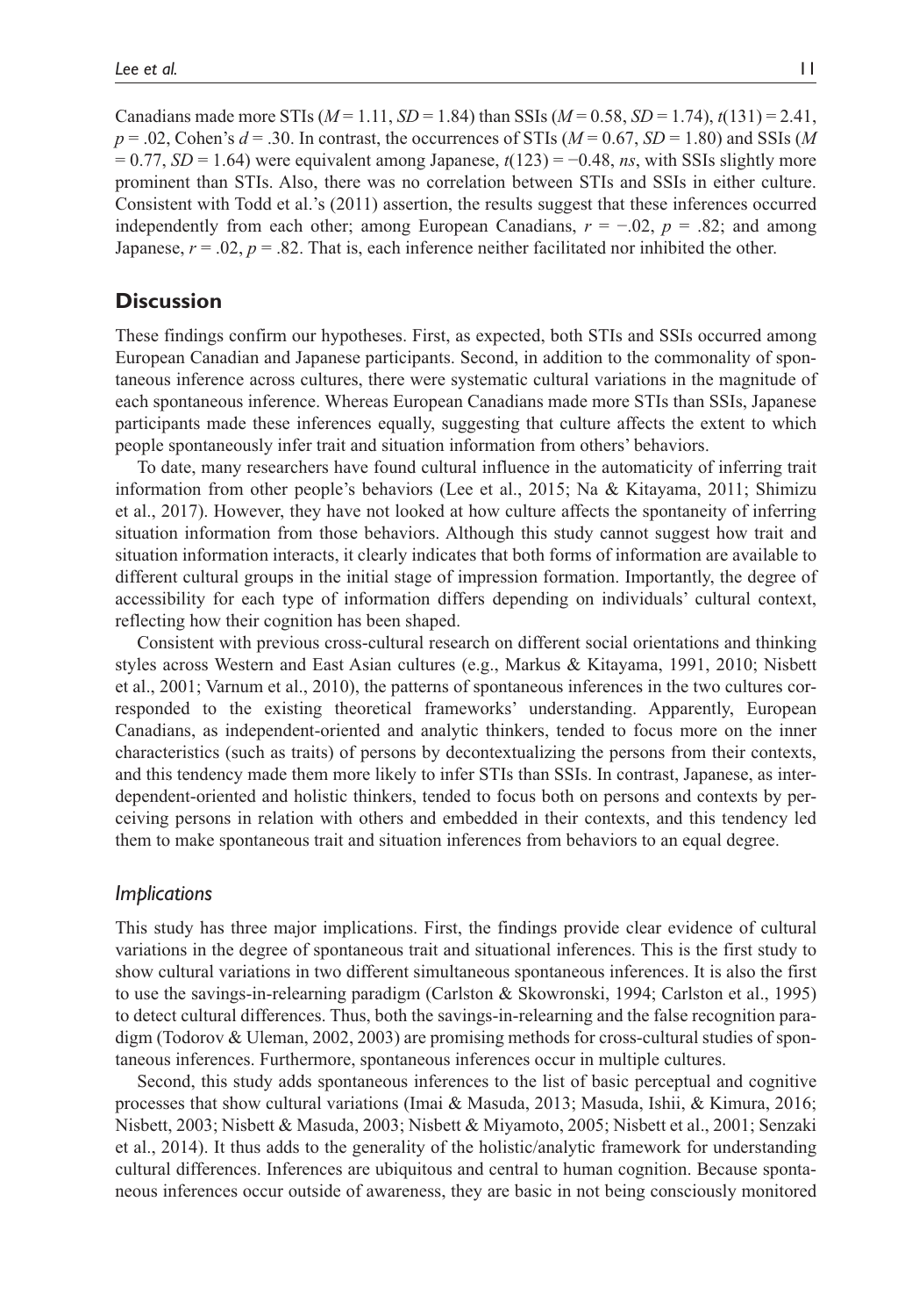(Ferreira et al., 2012) and therefore not subject to intentional moderation. They are also automatic to some degree. In fact, Shimizu et al. (2017) argued that some of the most fundamental differences among cultures are in their automatic cognitive processes.

Third, the current findings may shed light on one of the important aspects of analytic versus holistic thinking styles—abstractness versus concreteness. Previous findings suggest that adjectives facilitate speakers to think about things abstractly, whereas verbs facilitate speakers to think about things in a concrete manner (Semin & Fiedler, 1988). Maass, Karasawa, Politi, and Suga (2006) further discussed that holistic thinkers (i.e., Japanese speakers) perceive others' behaviors in relation to contexts, so the information inferred is relatively concrete. In contrast, analytic thinkers (i.e., Italian speakers) perceive others' behaviors by detaching the key concepts from the contexts, so the information inferred is more abstract. This logic is consistent with the current finding that the frequency of spontaneous inferences, in general, is greater for North Americans than for Japanese. Based on the findings in psycholinguistics (Maass et al., 2006; Semin  $\&$ Fiedler, 1988), it is reasonable to assume that the lower rate of spontaneous inferences observed in Japanese data may be attributable to the fact that they retain information about others' behavior in a concrete manner using verbs (e.g., "He enjoys doing sports.") rather than adjectives (e.g., "He is athletic."). Of course, this is beyond the scope of the current article. Based on a universal tendency of STI/SSI, future research should further elucidate the potential qualitative differences in strategies for understanding human behavior.

Based on the current findings, how might we conceptualize the phenomenon of spontaneous inference and its variation across cultures? With regard to psychological universals, Norenzayan and Heine (2005) theorized four levels of phenomena: accessibility universals (the phenomenon is observable across cultures, equally used across cultures, and accessible to the same degree across cultures), functional universals (the phenomenon is observable across cultures and equally used across cultures, but accessibility differs across cultures), existential universals (the phenomenon is observable across cultures, but usage and accessibility are different across cultures), and nonuniversals (the phenomenon is observable only in specific cultural groups). Spontaneous inference may be categorized as a phenomenon of functional universals (albeit based on two samples), because in our study, both spontaneous trait and situation inferences were observed in two cultural groups, and similarly used in both cultures, but each spontaneous inference was differently accessible across the two cultures.

### *Limitations and Future Directions*

There are several limitations of the current study. First, the current article focused only on the cultural variations in STI and SSI, and did not measure directly the mediational mechanisms of social orientations and thinking styles to explain the relationship between culture and the magnitude of STI and SSI. Researchers typically measure these concepts using self-report scales. One possible line for future research is to include existing self-report scales which measure peoples' independent versus interdependent social orientation (Kitayama & Uskul, 2011; Varnum et al., 2010) and holistic versus analytic tendency (Choi, Koo, & Choi, 2007; Spencer-Rodgers et al., 2017). However, there remain some reservations regarding this approach: such self-report measurements of those variables may not be adequate, because only weak associations between selfreport scales and behavioral patterns have been empirically reported, and therefore, little consensus has been established among researchers regarding the validity of self-report measures which are supposed to associate with the target mediators (Heine, Lehman, Peng, & Greenholtz, 2002; Klein et al., 2009; Na et al., 2010; Oyserman, Coon, & Kemmelmeier, 2002).

To depict a clearer relationship between culture and spontaneous inferences, we may have to develop better measures for potential mediators, which could elucidate the mechanisms of how social orientations and thinking styles lead to specific memory patterns about people and situations.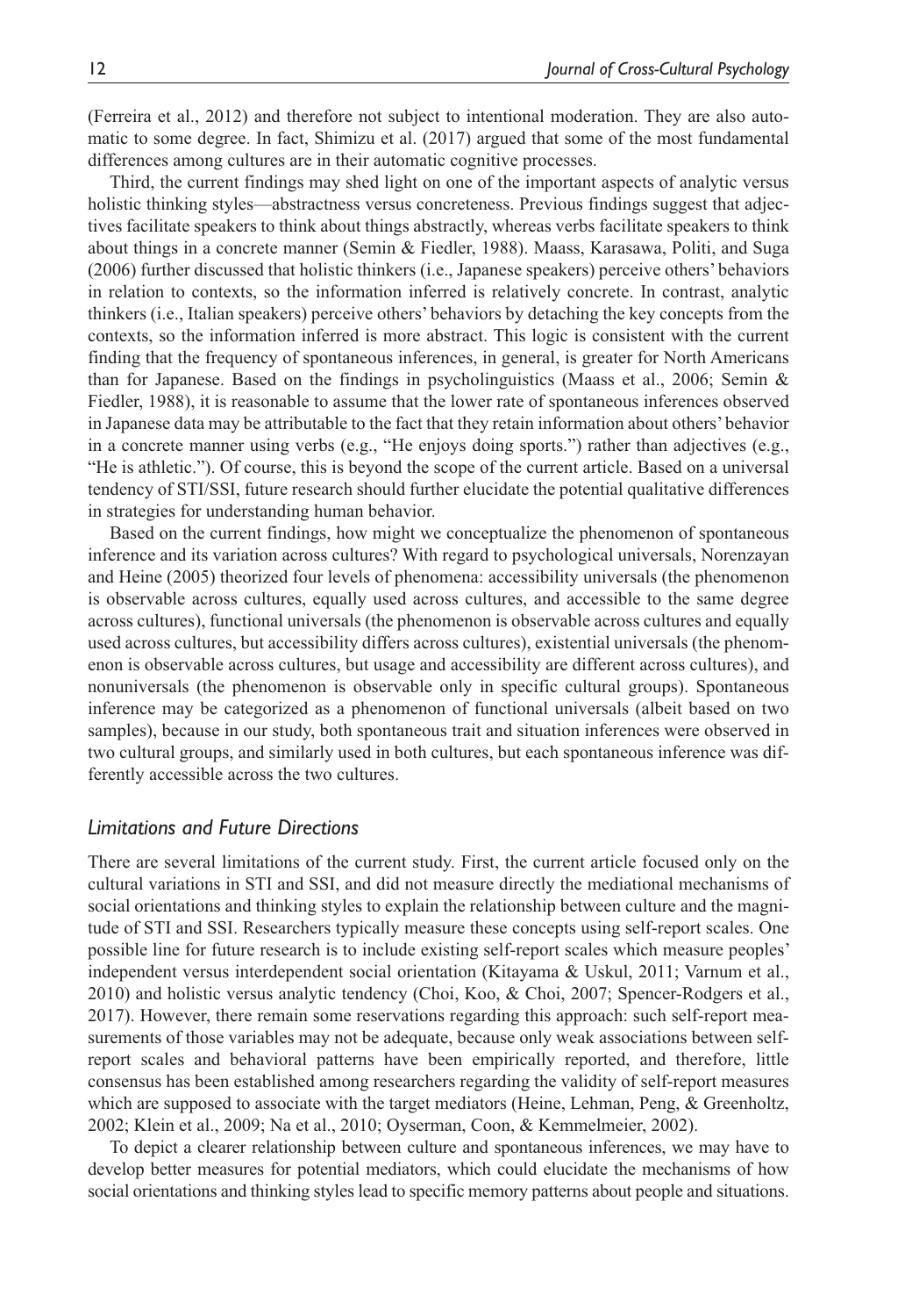Furthermore, recent findings in cultural neuroscience have demonstrated that cultural variations in person perception processes are observable even in people's neural responses, and such patterns are associated with existing self-report measures (e.g., Na & Kitayama, 2011; Russell et al., 2015).

To elucidate the underlying mechanism of spontaneous inferences, neuroscientific responses may be considered as alternative measures for future research. For example, Mason and Morris (2010) reviewed the social neuroscience literature on cultural differences in the automaticity of trait versus situation inferences and suggested that measuring the activity of specific brain areas such as the posterior superior temporal sulcus (pSTS) and the temporal poles (TPs) can be the key to understanding the automaticity of person perception processing across cultures. In addition, a recent study by Brosch, Schiller, Mojdehbakhsh, Uleman, and Phelps (2013) found that the left dorsolateral prefrontal cortex (DLPFC), which represents conscious processing, activates when Americans consider situation information. However, they have not looked at the activity of DLPFC cross-culturally.

Second, there are open questions on the issue of independence/relatedness of the two types of spontaneous inferences. Several researchers maintain that the occurrences of trait and situation inferences are independent from one another (e.g., Todd et al., 2011), and the current findings indicate a pattern consistent with their assertion. STI and SSI were uncorrelated, suggesting independence. However, there is an alternative possibility. The discounting/augmentation principles in classic attribution theories suggest that the two types of inferences are in a trade-off relationship (e.g., Heider, 1958; Jones & Davis, 1965). That is, on hearing the sentence "She jumped over the fence with ease," when people spontaneously infer that the agent is *athletic*, they may reduce automatic situation inference (e.g., the fence is *low*), but when they spontaneously infer that the fence is *low*, they may reduce automatic trait inference (e.g., the agent is *athletic*). Perhaps this trade-off only occurs with conscious, intentional attributions. And perhaps it does not even always occur then. Miller, Smith, and Uleman (1981) found that "situational and dispositional causes can operate either in unison or opposition in ordinary language, and hence are unlikely always to be placed in opposition by subjects" (p. 92). Although these issues are beyond the scope of the current study, future research should scrutinize the conditions and underlying mechanisms where spontaneous trait and situation inferences occur equally, where STIs become dominant, and where SSIs become dominant.

# **Conclusion**

This is the first study to examine the simultaneous occurrence of STIs and SSIs across cultures. It is also the first to employ the savings-in-relearning paradigm (Carlston & Skowronski, 1994; Carlston et al., 1995) in cross-cultural research. Results show that STI and SSI patterns differ between Euro-Canadian and Japanese college students as predicted from the social orientation framework (Markus & Kitayama, 1991, 2010; Triandis, 1989, 1990; Varnum et al., 2010) as well as the thinking style framework (Nisbett, 2003; Nisbett & Masuda, 2003; Nisbett & Miyamoto, 2005; Nisbett et al., 2001). Thus, the current study demonstrates that these inferences occur universally but with interpretable variation across cultures.

#### **Declaration of Conflicting Interests**

The author(s) declared no potential conflicts of interest with respect to the research, authorship, and/or publication of this article.

#### **Funding**

The author(s) disclosed receipt of the following financial support for the research, authorship, and/or publication of this article: This study was supported in part by a Grant-in-Aid for Japanese Scientific Research (No. 26380868) from the Ministry of Education, Culture, Sports, Science, and Technology to Yuki Shimizu.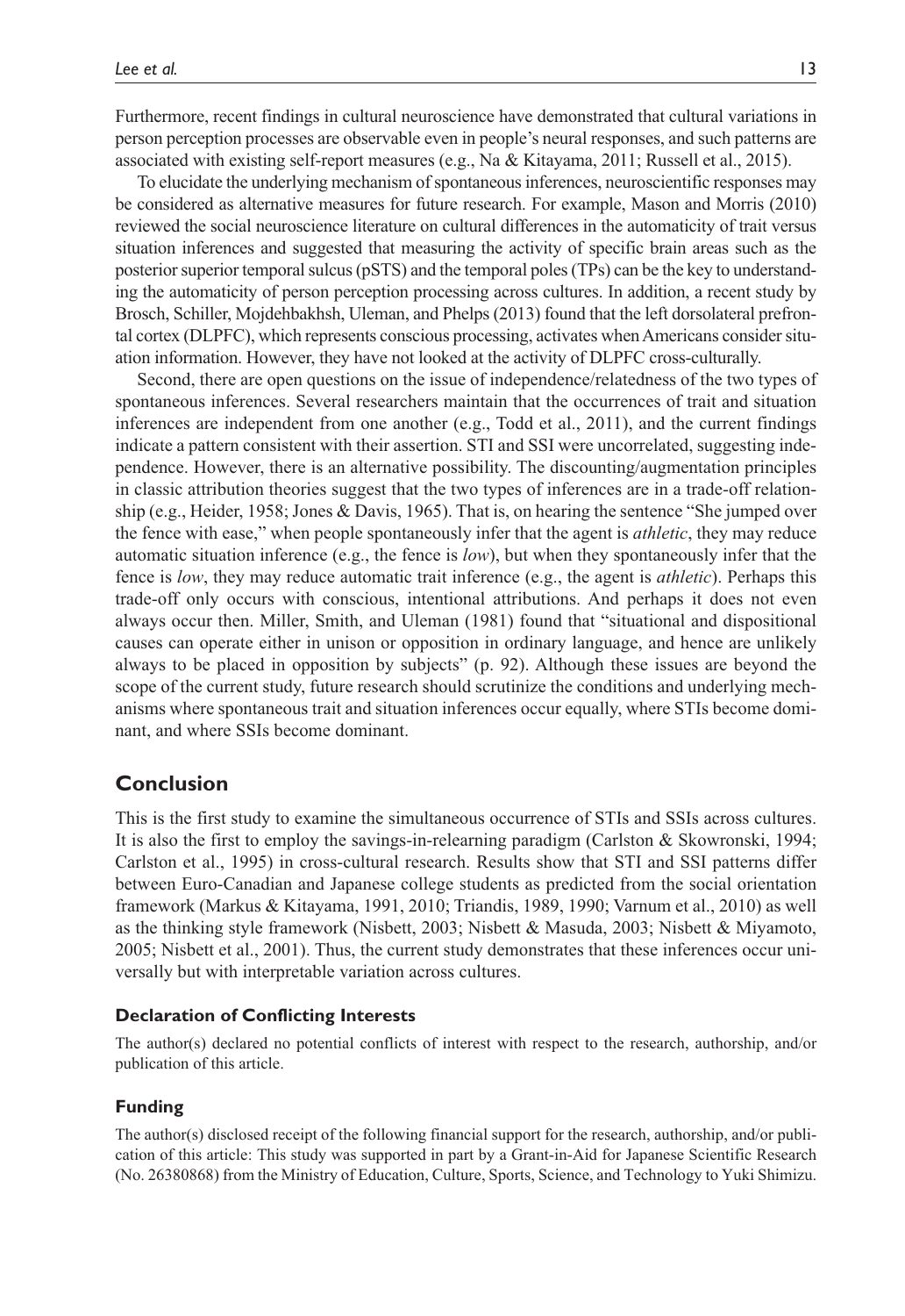#### **Note**

1. We also analyzed the data by incorporating Trial Type into our design rather than using difference scores, to be sure that the difference scores were not misleading. This produces a 2 Culture (European Canadian vs. Japanese)  $\times$  2 Inference (trait vs. situation)  $\times$  2 Trial Type (relearning vs. control) repeated-measures ANOVA on the number of correctly recalled items (of the total of 40 items), with Inference and Trial Type as within-subjects variables. First, we found a main effect of trial type, *F*(1, 254) = 101.35,  $p < .001$ ,  $\eta_p^2 = .29$ . Regardless of culture, participants showed better recall accuracy for the relearning trials ( $M = 3.03$ ,  $SE = 0.11$ ) compared with the control trials ( $M = 2.25$ ,  $SE = 0.10$ ), which indicates the occurrence of inferences in both cultures. We also found a main effect of culture,  $F(1, 254) = 76.09, p < .001, \eta_P^2 = .23$ . In general, European Canadians (*M* = 3.47, *SE* = 0.13) recalled more words than Japanese participants  $(M = 1.81, SE = 0.14)$ . Most importantly, the three-way interaction was significant,  $F(1, 254) = 4.26$ ,  $p = .04$ ,  $\eta_p^2 = .02$ . Within each culture, recall means of control words for traits and situations did not differ. They were 3.06 and 3.04, respectively, for European Canadians, and 1.51 and 1.39 for Japanese. European Canadian recall of relearned trait words (4.17) was higher than relearned situation words (3.61), as Figure 1 suggests. Japanese recall of relearned trait words (2.18) did not differ from recall of relearned situation words (2.16), again as reflected in Figure 1. Thus, Figure 1's difference scores reflect spontaneous trait inference (STI) and spontaneous situation inference (SSI) accurately.

#### **References**

- Brislin, R. W. (1970). Back-translation for cross-cultural research. *Journal of Cross-Cultural Psychology*, *1*, 185-216.
- Brosch, T., Schiller, D., Mojdehbakhsh, R., Uleman, J. S., & Phelps, E. A. (2013). Neural mechanisms underlying the integration of situational information into attribution outcomes. *Social Cognitive and Affective Neuroscience*, *8*, 640-646.
- Carlston, D. E., & Skowronski, J. J. (1994). Savings in the relearning of trait information as evidence for spontaneous inference generation. *Journal of Personality and Social Psychology*, *66*, 840-856. doi:10.1037/0022-3514.66.5.840
- Carlston, D. E., Skowronski, J. J., & Sparks, C. (1995). Savings in relearning: II. On the formation of behavior-based trait associations and inferences. *Journal of Personality and Social Psychology*, *69*, 420-436. doi:10.1037/0022-3514.69.3.429
- Choi, I., Koo, M., & Choi, J. A. (2007). Individual differences in analytic versus holistic thinking. *Personality and Social Psychology Bulletin*, *33*, 691-705.
- Choi, I., & Nisbett, R. E. (1998). Situational salience and cultural differences in the correspondence bias and actor-observer bias. *Personality and Social Psychology Bulletin*, *24*, 949-960.
- Choi, I., Nisbett, R. E., & Norenzayan, A. (1999). Causal attribution across cultures: Variation and universality. *Psychological Bulletin*, *125*, 47-63. doi:10.1037/0033-2909.125.1.47
- Cousins, S. D. (1989). Culture and self-perception in Japan and the United States. *Journal of Personality and Social Psychology*, *56*, 124-131.
- Ferreira, M. B., Garcia-Marques, L., Hamilton, D., Ramos, T., Uleman, J. S., & Jerónimo, R. (2012). On the relation between spontaneous trait inferences and intentional inferences: An inference monitoring hypothesis. *Journal of Experimental Social Psychology*, *48*, 1-12. doi:10.1016/j.jesp.2011.06.013
- Gilbert, D. T., & Malone, P. S. (1995). The correspondence bias. *Psychological Bulletin*, *117*, 21-38.
- Ham, J., & Vonk, R. (2003). Smart and easy: Co-occurring activation of spontaneous trait inferences and spontaneous situational inferences. *Journal of Experimental Social Psychology*, *39*, 434-447. doi:10.1016/S0022-1031(03)00033-7
- Heider, F. (1958). *The psychology of interpersonal relations*. New York, NY: John Wiley.
- Heine, S. J., Lehman, D. R., Peng, K., & Greenholtz, J. (2002). What's wrong with cross-cultural comparisons of subjective Likert scales? The reference-group effect. *Journal of Personality and Social Psychology*, *82*, 903-918.
- Higgins, E. T., & Bargh, J. A. (1987). Social cognition and social perception. *Annual Review of Psychology*, *38*, 369-425.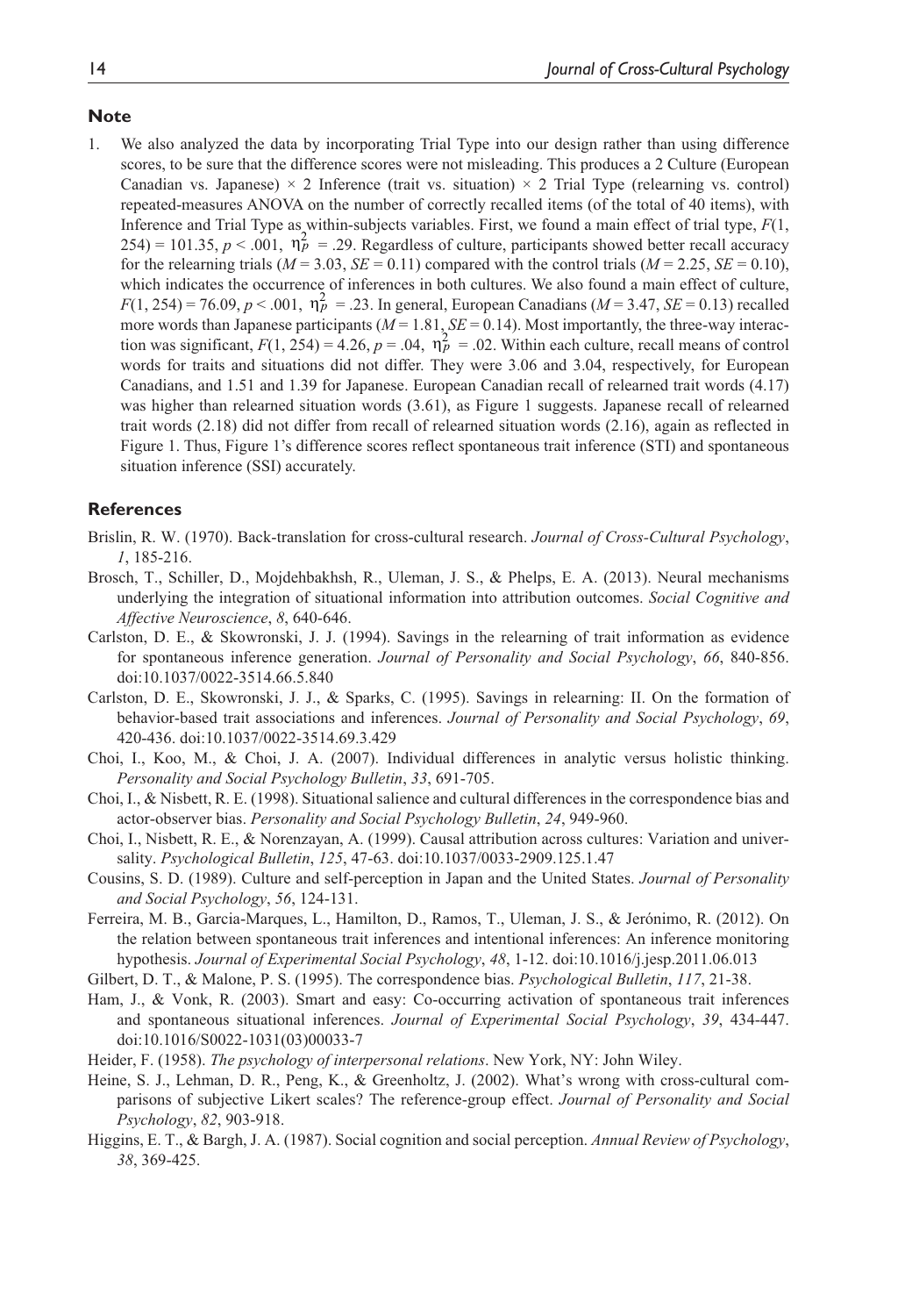- Imai, M., & Masuda, T. (2013). The role of language and culture in universality and diversity of human concepts. *Advances in Culture and Psychology*, *3*, 1-65.
- Jones, E. E., & Davis, K. E. (1965). From acts to dispositions: the attribution process in person perception. *Advances in Experimental Social Psychology*, *2*, 219-266.
- Kanagawa, C., Cross, S. E., & Markus, H. R. (2001). "Who am I?" The cultural psychology of the conceptual self. *Personality and Social Psychology Bulletin*, *27*, 90-103.
- Kitayama, S., Duffy, S., & Uchida, Y. (2007). Self as cultural mode of being. In S. Kitayama & D. Cohen (Eds.), *Handbook of cultural psychology* (pp. 136-174). New York, NY: Gilford Press.
- Kitayama, S., & Uskul, A. K. (2011). Culture, mind, and the brain: Current evidence and future directions. *Annual Review of Psychology*, *62*, 419-449.
- Klein, H. A., Lin, M.-H., Radford, M., Masuda, T., Choi, I., Lien, Y., . . .Boff, K. R. (2009). Cultural differences in cognition: Rosetta Phase I. *Psychological Reports*, *105*, 659-674. doi:10.2466/PRO.105.2
- Kressel, L. M., & Uleman, J. S. (2015). The causality implicit in traits. *Journal of Experimental Social Psychology*, *57*, 51-54. doi:10.1016/j.jesp.2014.11.005
- Kumagai, F. (1996). *Unmasking Japan today: The impact of traditional values on modern Japanese society*. Westport, CT: Praeger.
- Lee, H., Shimizu, Y., & Uleman, J. S. (2015). Cultural differences in the automaticity of elemental impression formation. *Social Cognition*, *33*, 1-19.
- Lieberman, M. D., Jarcho, J. M., & Obayashi, J. (2005). Attributional inference across cultures: Similar automatic attributions and different controlled corrections. *Personality and Social Psychology Bulletin*, *31*, 889-901. doi:10.1177/0146167204274094
- Lupfer, M. B., Clark, L. F., & Hutcherson, H. W. (1990). Impact of context on spontaneous trait and situational attributions. *Journal of Personality and Social Psychology*, *58*, 239-249.
- Maass, A., Karasawa, M., Politi, F., & Suga, S. (2006). Do verbs and adjectives play different roles in different cultures? A cross-linguistic analysis of person representation. *Journal of Personality and Social Psychology*, *90*, 734-750.
- Markus, H. R., & Kitayama, S. (1991). Culture and the self: Implications for cognition, emotion, and motivation. *Psychological Review*, *98*, 224-253.
- Markus, H. R., & Kitayama, S. (2010). Cultures and selves: A cycle of mutual constitution. *Perspectives on Psychological Science*, *5*, 420-430.
- Mason, M. F., & Morris, M. W. (2010). Culture, attribution and automaticity: A social cognitive neuroscience view. *Social Cognitive and Affective Neuroscience*, *5*, 292-306.
- Masuda, T., Ishii, K., & Kimura, J. (2016). When does the culturally dominant mode of attention appear or disappear? Comparing patterns of eye movement during the visual flicker task between European Canadians and Japanese. *Journal of Cross-Cultural Psychology*, *47*, 997-1014.
- Masuda, T., & Kitayama, S. (2004). Perceiver-induced constraint and attitude attribution in Japan and the US: A case for the cultural dependence of the correspondence bias. *Journal of Experimental Social Psychology*, *40*, 409-416.
- Masuda, T., & Nisbett, R. E. (2001). Attending holistically versus analytically: Comparing the context sensitivity of Japanese and Americans. *Journal of Personality and Social Psychology*, *81*, 922-934. doi:10.1037/0022-3514.81.5.922
- Masuda, T., & Nisbett, R. E. (2006). Culture and change blindness. *Cognitive Science*, *30*, 381-399.
- Masuda, T., Russell, M. J., Chen, Y. Y., Hioki, K., & Caplan, J. B. (2014). N400 incongruity effect in an episodic memory task reveals different strategies for handling irrelevant contextual information for Japanese than European Canadians. *Cognitive Neuroscience*, *5*, 17-25.
- Masuda, T., Wang, H., Ishii, K., & Ito, K. (2012). Do surrounding figures' emotions affect judgment of the target figure's emotion? Comparing the eye-movement patterns of European Canadians, Asian Canadians, Asian international students, and Japanese. *Frontiers in Integrative Neuroscience*, *6*, 1-9. doi:10.3389/fnint.2012.00072
- Miller, F. D., Smith, E. R., & Uleman, J. S. (1981). Measurement and interpretation of situational and dispositional attributions. *Journal of Experimental Social Psychology*, *17*, 80-95.
- Miyamoto, Y., & Kitayama, S. (2002). Cultural variation in correspondence bias: The critical role of attitude diagnosticity of socially constrained behavior. *Journal of Personality and Social Psychology*, *83*, 1239-1248.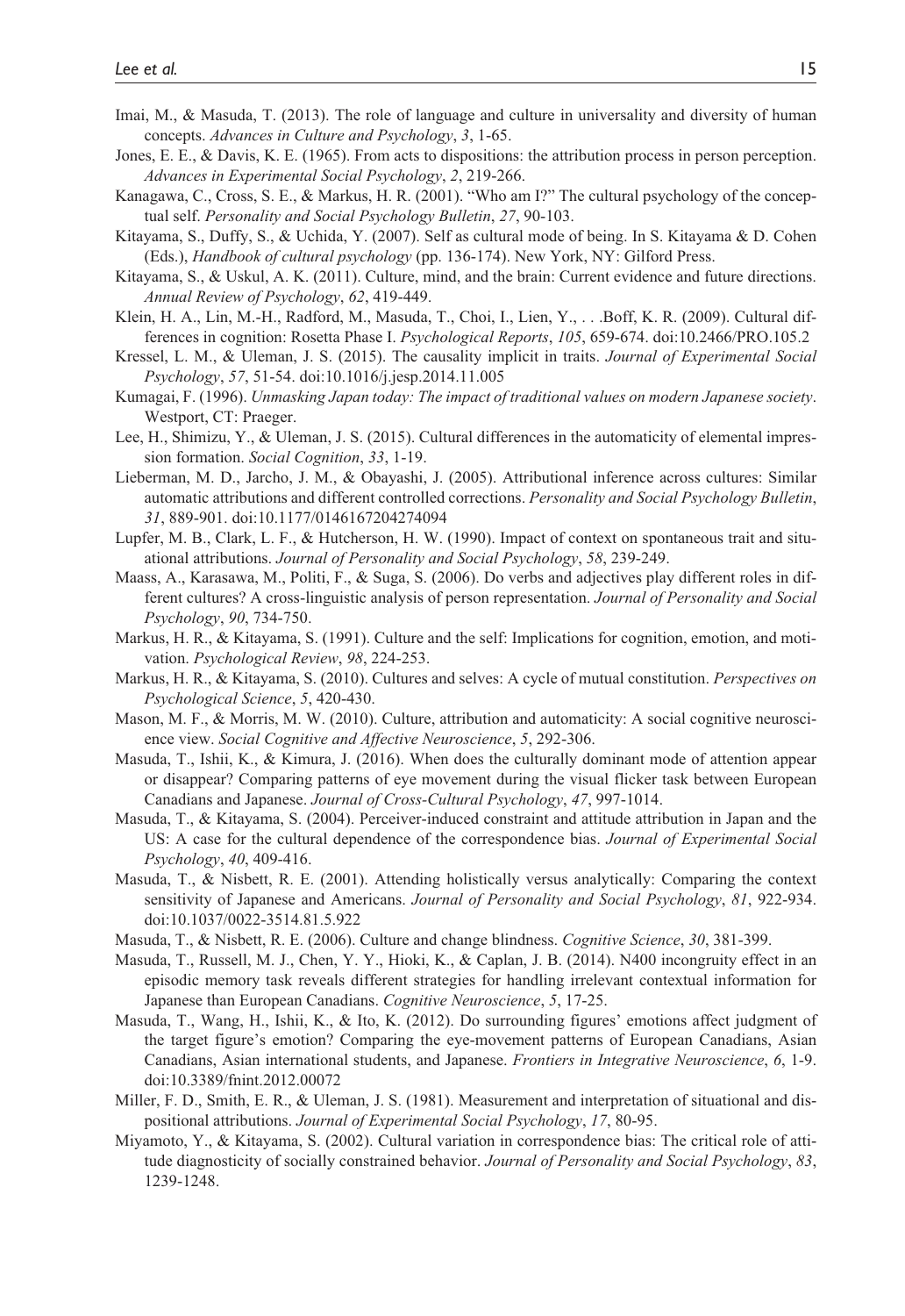- Na, J., Grossmann, I., Varnum, M. E., Kitayama, S., Gonzalez, R., & Nisbett, R. E. (2010). Cultural differences are not always reducible to individual differences. *Proceedings of the National Academy of Sciences*, *107*, 6192-6197. doi:10.1073/pnas.1001911107
- Na, J., & Kitayama, S. (2011). Spontaneous trait inference is culture-specific behavioral and neural evidence. *Psychological Science*, *22*, 1025-1032. doi:10.1177/0956797611414727
- Newman, L. S. (1993). How individualists interpret behavior: Idiocentrism and spontaneous trait inference. *Social Cognition*, *11*, 243-269.
- Newman, L. S., & Uleman, J. S. (1993). When are you what you did? Behavior identification and dispositional inference in person memory, attribution, and social judgment. *Personality and Social Psychology Bulletin*, *19*, 513-525.
- Nisbett, R. E. (2003). *The geography of thought*. New York, NY: Free Press.
- Nisbett, R. E., & Masuda, T. (2003). Culture and point of view. *Proceedings of the National Academy of Sciences*, *100*, 11163-11170.
- Nisbett, R. E., & Miyamoto, Y. (2005). The influence of culture: Holistic versus analytic perception. *Trends in Cognitive Sciences*, *9*, 467-473.
- Nisbett, R. E., Peng, K., Choi, I., & Norenzayan, A. (2001). Culture and systems of thought: Holistic versus analytic cognition. *Psychological Review*, *108*, 291-310. doi:10.1037/0033-295X.108.2.291
- Norenzayan, A., Choi, I., & Nisbett, R. E. (2002). Cultural similarities and differences in social inference: Evidence from behavioral predictions and lay theories of behavior. *Personality and Social Psychology Bulletin*, *28*, 109-120.
- Norenzayan, A., & Heine, S. J. (2005). Psychological universals: What are they and how can we know? *Psychological Bulletin*, *131*, 763-784.
- Oyserman, D., Coon, H. M., & Kemmelmeier, M. (2002). Rethinking individualism and collectivism: Evaluation of theoretical assumptions and meta-analyses. *Psychological Bulletin*, *128*, 3-72. doi:10. 1037//0033-2909.128.*1*.3
- Russell, M. J., Masuda, T., Hioki, K., & Singhal, A. (2015). Culture and social judgments: The importance of culture in Japanese and European Canadians' N400 and LPC processing of face lineup emotion judgments. *Culture and Brain*, *3*, 131-147.
- Semin, G. R., & Fiedler, K. (1988). The cognitive functions of linguistic categories in describing persons: Social cognition and language. *Journal of Personality and Social Psychology*, *54*, 558-568. doi:10.1037/0022-3514.54.4.558
- Senzaki, S., Masuda, T., & Ishii, K. (2014). When is perception top-down and when is it not? Culture, narrative, and attention. *Cognitive Science*, *38*, 1493-1506. doi:10.1111/cogs.12118
- Senzaki, S., Masuda, T., Takada, A., & Okada, H. (2016). The communication of culturally dominant modes of attention from parents to children: A comparison of Canadian and Japanese parent-child conversations during a joint scene description task. *PLoS ONE*, *11*, e0147199. doi:10.1371/journal. pone.0147199
- Shimizu, Y. (2012). Spontaneous trait inferences among Japanese children and adults: A developmental approach. *Asian Journal of Social Psychology*, *15*, 112-121. doi:10.1111/j.1467-839X.2012.01370.x
- Shimizu, Y., Lee, H., & Uleman, J. S. (2017). Culture as automatic processes for making meaning: Spontaneous trait inferences. *Journal of Experimental Social Psychology*, *69*, 79-85. doi:10.1016/j. jesp.2016.08.003
- Spencer-Rodgers, J., Srivastava, S., Boucher, H. C., English, T., Paletz, S. B., Wang, L., & Peng, K. (2017). *The dialectical self scale* (Unpublished manuscript). University of California, Berkeley, CA.
- Todd, A. R., Molden, D. C., Ham, J., & Vonk, R. (2011). The automatic and co-occurring activation of multiple social inferences. *Journal of Experimental Social Psychology*, *47*, 37-49. doi:10.1016/j. jesp.2010.08.006
- Todorov, A., & Uleman, J. S. (2002). Spontaneous trait inferences are bound to actors' faces: Evidence from a false recognition paradigm. *Journal of Personality and Social Psychology*, *83*, 1051-1065.
- Todorov, A., & Uleman, J. S. (2003). The efficiency of binding spontaneous trait inferences to actors' faces. *Journal of Experimental Social Psychology*, *39*, 549-562.
- Triandis, H. C. (1989). The self and social behavior in differing cultural contexts. *Psychological Review*, *96*, 506-520.